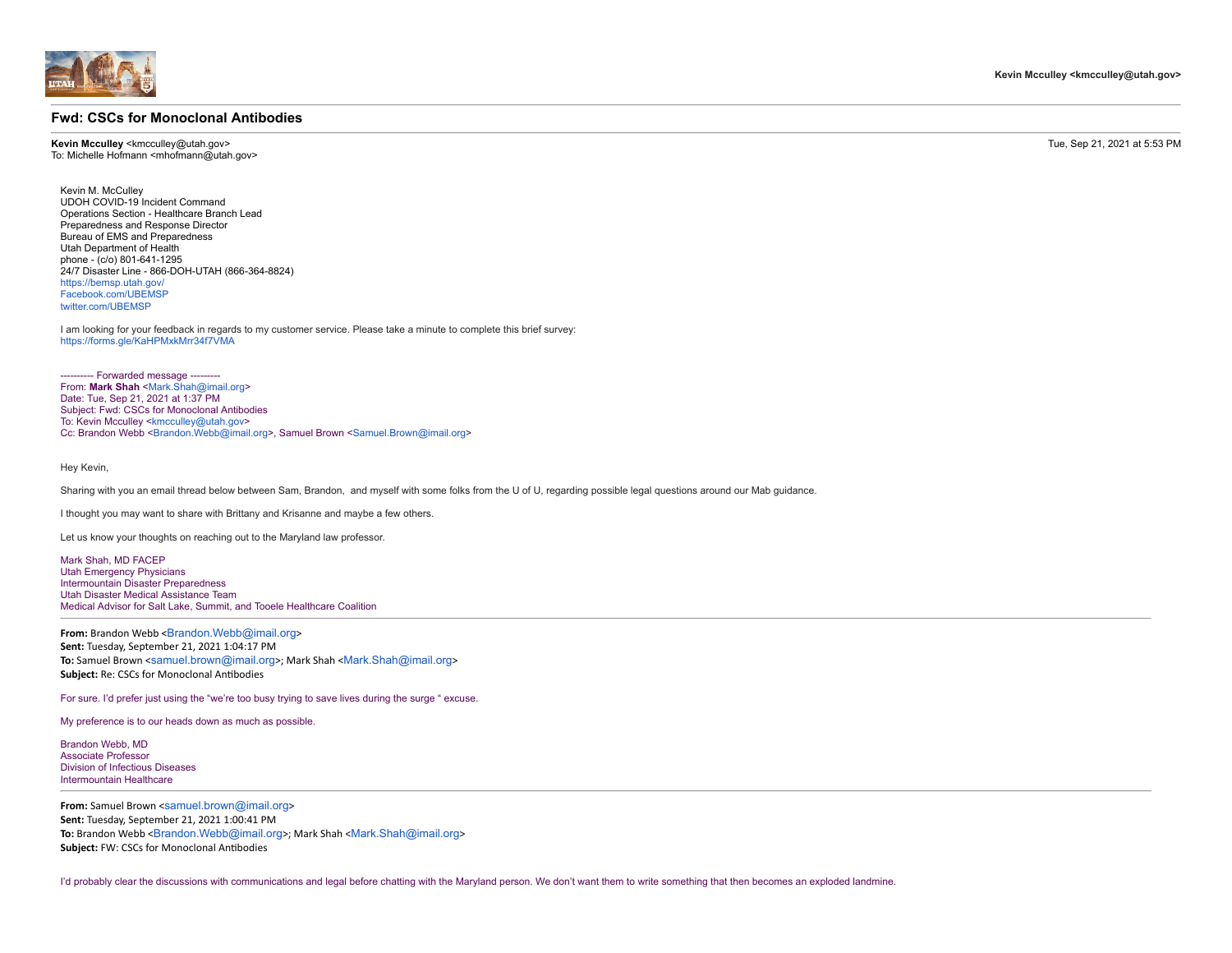**From:** Leslie Francis [<francisl@law.utah.edu>](mailto:francisl@law.utah.edu) **Date:** Tuesday, September 21, 2021 at 12:58 PM **To:** Brandon Webb [<Brandon.Webb@imail.org](mailto:Brandon.Webb@imail.org)>, Mark Shah [<Mark.Shah@imail.org](mailto:Mark.Shah@imail.org)>, Samuel Brown <[Samuel.Brown@imail.org](mailto:Samuel.Brown@imail.org)>, Teneille Brown <[Teneille.Brown@utah.edu](mailto:Teneille.Brown@utah.edu)> **Cc:** Timothy Farrell [<timothy.farrell@hsc.utah.edu>](mailto:timothy.farrell@hsc.utah.edu) **Subject:** Re: CSCs for Monoclonal Antibodies

This is so interesting. Thank you so very much for such a thoughtful and informative response.

I suspect that my colleague at the University of Maryland would very much like to talk with you. (We've written some stuff together, although aren't working actively together now). I want to be very careful of and respectf any information. Would you be willing to speak directly with her? She's Diane Hoffmann, director of the law & health care program at Maryland, [https://www.law.umaryland.edu/directory/profile.asp?id=064](https://urldefense.proofpoint.com/v2/url?u=https-3A__www.law.umaryland.edu_directory_profile.asp-3Fid-3D064&d=DwMGaQ&c=II16XUCNF0uj2WHDMBdftpHZzyfqZU4E6o4J8m7Yfh-XF5deecOtjPXuMFvj1uWy&r=LpGZUycuoFMHME94qB22kysrz1VbIw7rAdywxSOSQwY&m=Vl2EVldur_WPAeK8sHRqdDXwP6WagM9dJXht3oPhuWU&s=_4SF8XjpoXUAe-tmfD4o9LH_v91crDkAeNJCSdpI4IY&e=) I'm sure she'd be mo willing.

## Best, Leslie Francis

**From:** Brandon Webb [<Brandon.Webb@imail.org>](mailto:Brandon.Webb@imail.org) **Date:** Tuesday, September 21, 2021 at 12:11 PM **To:** Leslie Francis <[francisl@law.utah.edu](mailto:francisl@law.utah.edu)>, Mark Shah [<Mark.Shah@imail.org>](mailto:Mark.Shah@imail.org), Samuel Brown <[Samuel.Brown@imail.org>](mailto:Samuel.Brown@imail.org), Teneille Brown <[Teneille.Brown@utah.edu](mailto:Teneille.Brown@utah.edu)> **Cc:** Timothy Farrell [<timothy.farrell@hsc.utah.edu>](mailto:timothy.farrell@hsc.utah.edu) **Subject:** Re: CSCs for Monoclonal Antibodies

Hi Leslie and Teneille,

Thanks for the email. This has been a very interesting dilemma to have been involved with. Your questions (as well as those of your colleague in Maryland and elsewhere) are important, valid, and not surprising. I'm frankly surprised that this has not yet been subject to a legal challenge.

At the risk of coming across as "risk stratification apologists" rather than a group of clinicians anxious to do whatever we can to deliver effective treatments equitably to the patients who are most likely to benefit, let me try to provide some background. I hope you find some of this useful.

As you probably know, monoclonal antibody therapy has been in use since late November 2020 and from day one has always been limited in terms of capacity to administer. The risk score concept was adopted by the CSC committee in Nov 2020 to address the problem of resource scarcity with the three aims of: 1) optimizing clinical benefit (target treatment to the patients for whom the evidence suggests the treatment will have greatest efficacy, 2) equity (ensure that prioritization does not disadvantage patients who are at high probability of poor outcome from COVID from accessing treatment because of social determinants of health) and 3) adaptability (because of fluctuating drug supply and infusion capacity, and wildly fluctuating community transmission, we needed a prioritization schema that would create a dynamic, data-supported sliding scale eligibility criteria that could be flexed to match supply/capacity with demand). The overarching desire was to use clinical rationale for patient selection rather than "first-come, first-serve" or some type of lottery.

We recognized early on however that, for reasons we acknowledge we don't understand, individuals who identify with a community of color are at disproportionately high risk for hospitalization even after accounting for other factors. This has been observed in dozens of epidemiological studies. We identified the same trend in a cohort of more than 100,000 Utahns who tested positive for COVID and for whom we had detailed medical data. In our analysis, after statistically accounting for age, gender, symptoms, chronic medical conditions, and geography, persons of color remained 35-50% more likely to hospitalized.

We recognized that in general, gender and race/ethnicity are not included in risk classification for many reasons. However, we were concerned that, given the strong association of non-white race/ethnicity with hospitalization, and the clear benefit of monoclonal antibody treatment in *preventing* hospitalization, by omitting this characteristic from risk classification, persons of color at statistically equivalent risk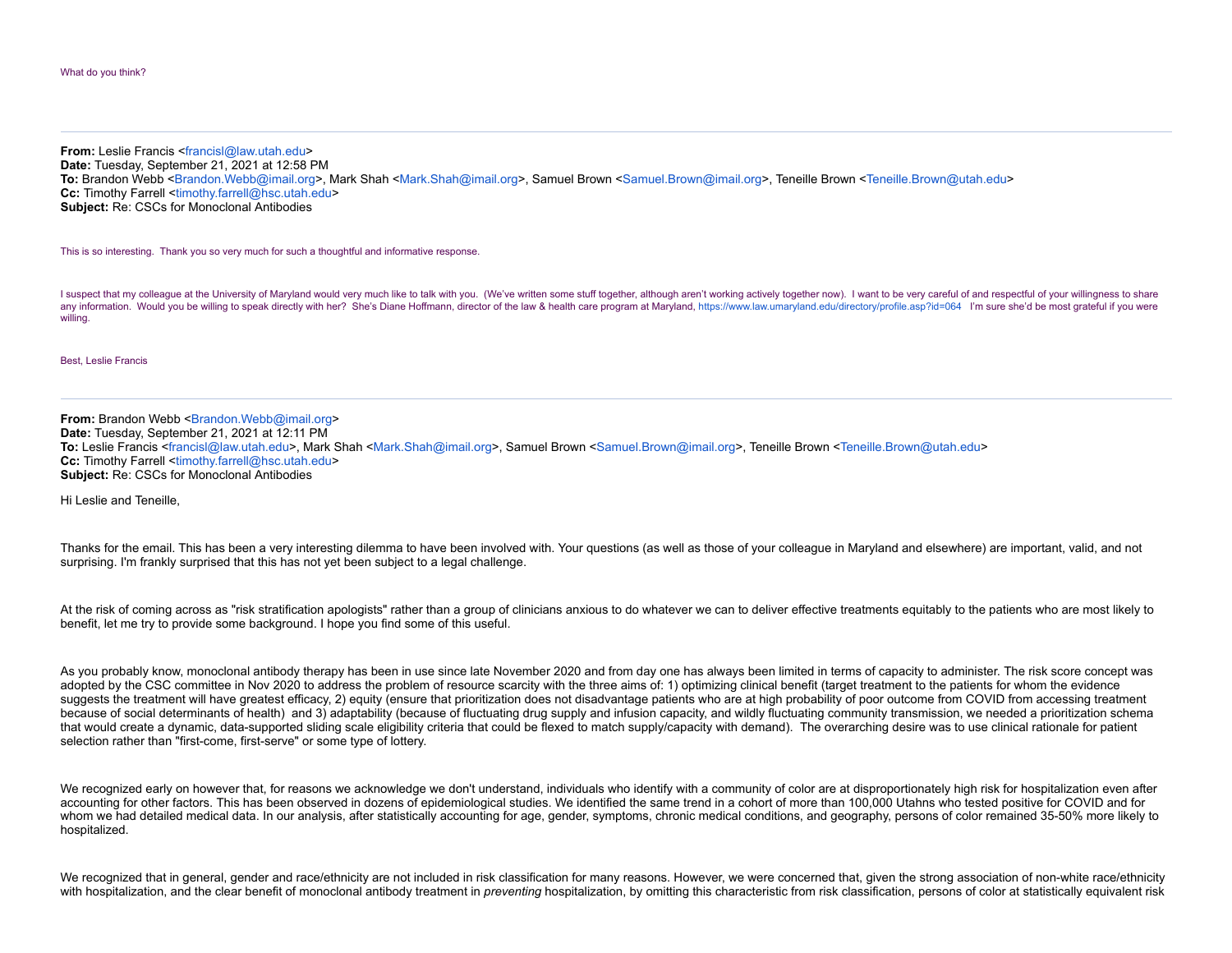## would be systematically deprioritized from access to effective therapy.

Because of these competing concerns, we wrote a letter to the Office of Civil Rights in November 2020, describing the dilemma and requesting they weigh in. In preparing this letter, we were interested to find that the National Quality Forum had addressed this issue in a 2014 document, suggesting that in certain situations when social determinants such as race or ethnicity are highly correlated with outcomes that could be prevented by more intensive treatment, omission of race or ethnicity in patient selection might actually perpetuate inequity in healthcare access and worsen outcomes disparity (National Quality Forum, Wash, D.C. 2014, "Ris socioeconomic status or other sociodemographic factors").

We never received a response from OCR and at that point were so enmired in the winter surge of 2020 that we took the pragmatic approach and moved ahead, anticipating that at some point this would likely be subject to other that there have been several other risk prediction models in use around the country that also take into account race/ethnicity (Cleveland Clinic has an online tool and UC Irvine does as well). I don't know to what degree t in allocation. The risk score has been very effective in it's designed aims. We actually have data that suggest that despite intentionally attempting to avoid deprioritizing communities of color through the risk score but and establishing strategically-located treatment sites in geographic areas with lower SES, communities of color are still not receiving MAbs proportionate to their representation among COVID-test positives.

One final note that you may find interesting - the FDA emergency use authorization has always included age and medical conditions in the eligibility criteria. In a revision released in June, the language defining the "high treatment included this statement: Other medical conditions or factors (for example, race or ethnicity) may also place individual patients at high risk for progression to severe COVID-19 and authorization of REGEN-COV unde the medical conditions or factors [listed above]. For additional information on medical conditions and factors associated with increased risk for progression to severe COVID, see the CDC website: https://www.cdc.gov/corona *precautions/people-with-medicalconditions.html. Healthcare providers should consider the benefit-risk for an individual patient.vvvv* [https://www.fda.gov/media/145611/download](https://urldefense.proofpoint.com/v2/url?u=https-3A__www.fda.gov_media_145611_download&d=DwMGaQ&c=II16XUCNF0uj2WHDMBdftpHZzyfqZU4E6o4J8m7Yfh-XF5deecOtjPXuMFvj1uWy&r=LpGZUycuoFMHME94qB22kysrz1VbIw7rAdywxSOSQwY&m=Vl2EVldur_WPAeK8sHRqdDXwP6WagM9dJXht3oPhuWU&s=rrKTD-6WkIb-Am9zX7MOXR_8Yk02KrYRLMqnOIRf4ak&e=) .

I hope that helps frame context a bit. I don't believe this approach has been reviewed legally, but not for lack of us requesting long ago.

**Best** 

BW

**From:** Leslie Francis [<francisl@law.utah.edu](mailto:francisl@law.utah.edu)> **Sent:** Tuesday, September 21, 2021 10:01 AM **To:** Mark Shah <[Mark.Shah@imail.org>](mailto:Mark.Shah@imail.org); Samuel Brown <[Samuel.Brown@imail.org](mailto:Samuel.Brown@imail.org)>; Teneille Brown [<Teneille.Brown@utah.edu](mailto:Teneille.Brown@utah.edu)> **Cc:** Timothy Farrell [<timothy.farrell@hsc.utah.edu>](mailto:timothy.farrell@hsc.utah.edu); Brandon Webb [<Brandon.Webb@imail.org](mailto:Brandon.Webb@imail.org)> **Subject:** Re: CSCs for Monoclonal Antibodies

I'm curious about whether this has ever been reviewed legally. There's been a fair amount of discussion about whether the use of characteristics such as race, sex, or age in making decisions about monoclonal antibodies is anti-discrimination law, even if evidence based and (as you say) targeting high risk groups. The consensus among legal academics anyway seems to be that it does violate federal law.

A colleague of mine at the University of Maryland, who has been working on this issue, emailed me to ask about whether it was true that the Utah standards included race in any way. So it has come to national attention.... would find out whether these were actually the Utah standards. I will tell her that she did find the Utah standards, I quess—but I don't know what the result might be.

Any further thoughts most appreciated before I get back in touch with my colleague.

Best, Leslie Francis

**From:** Mark Shah <[Mark.Shah@imail.org>](mailto:Mark.Shah@imail.org) **Date:** Tuesday, September 21, 2021 at 9:48 AM **To:** Samuel Brown [<Samuel.Brown@imail.org>](mailto:Samuel.Brown@imail.org), Teneille Brown <[Teneille.Brown@utah.edu](mailto:Teneille.Brown@utah.edu)> **Cc:** Leslie Francis <[francisl@law.utah.edu](mailto:francisl@law.utah.edu)>, Timothy Farrell <[timothy.farrell@hsc.utah.edu>](mailto:timothy.farrell@hsc.utah.edu), Brandon Webb <[Brandon.Webb@imail.org](mailto:Brandon.Webb@imail.org)> **Subject:** RE: CSCs for Monoclonal Antibodies

Thanks Sam, and hello again Tim and Leslie, and hello Teneille,

Yes, the derivation of the risk score, and our ongoing adjustments are based on data derived largely within Intermountain on risk of hospitalization. We do now also include vaccination status, as vaccination is largely pro can see that your first email incorrectly thought that we were deprioritizing high risk groups. As you later noted, the opposite is true. Our goal all along is to target this limited resource to those most likely to benefi

The lead on this data is Brandon Webb (cced). He has published and presented on this, including to HHS and the CDC, who has lauded our approach.